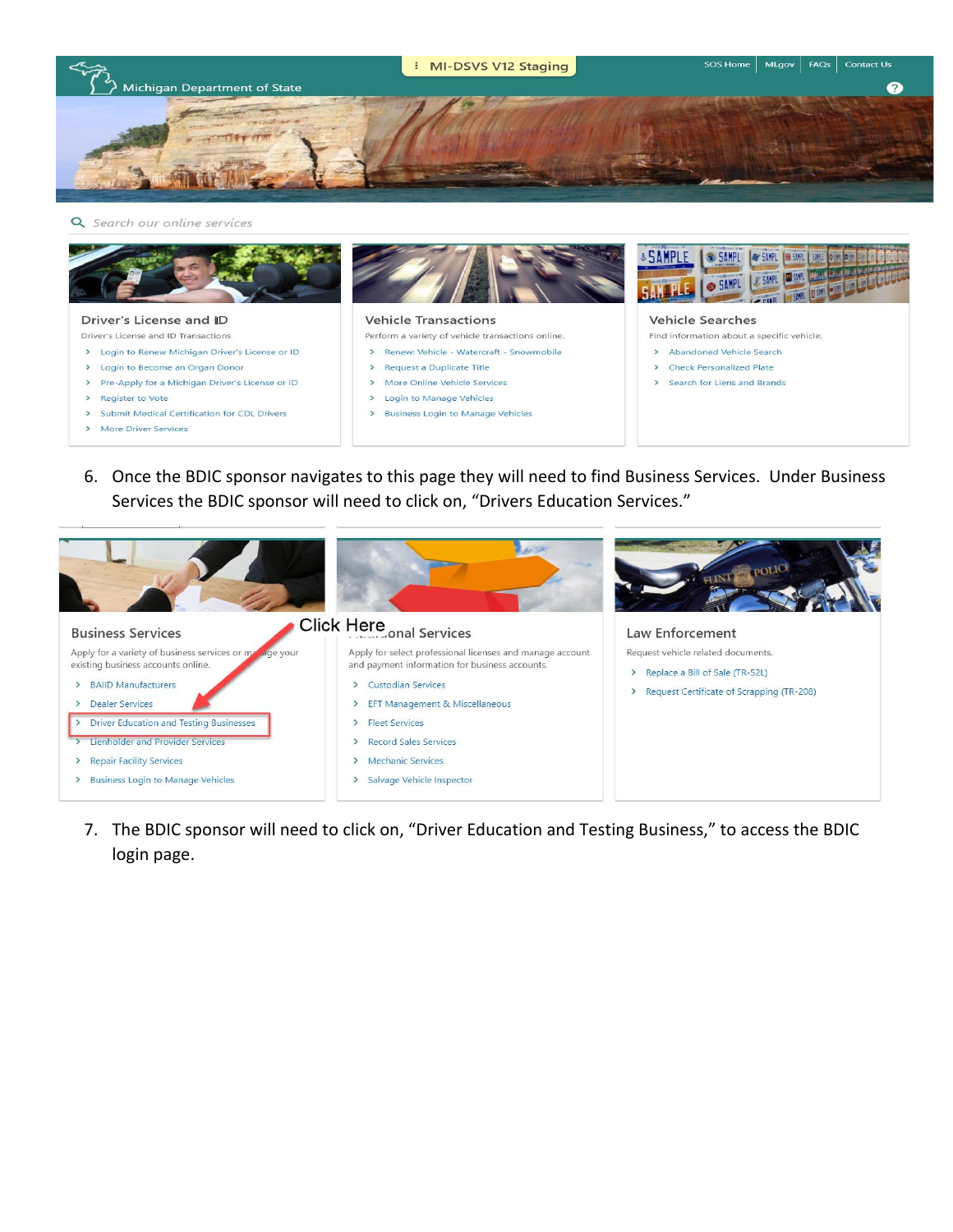|      | <b>Driver Education Instructors</b>             |                                                    |  |
|------|-------------------------------------------------|----------------------------------------------------|--|
|      | <b>Instructor Login</b>                         | Login as a Drivers Education Instructor            |  |
|      | Apply                                           | Apply to be a Drivers Education Instructor         |  |
|      | <b>Search Instructor</b>                        | Find a Drivers Education Instructor                |  |
|      | <b>Driver Education Providers</b>               |                                                    |  |
|      | Provider Login                                  | Login as a Drivers Education Provider              |  |
|      | Apply                                           | Apply to be a Drivers Education Provider           |  |
|      | <b>Search Classroom</b>                         | Find a Driver Education Classroom                  |  |
| R.   | Search Provider                                 | Find a Drivers Education Provider                  |  |
|      | <b>Driver Testing Business</b>                  |                                                    |  |
|      | <b>Driver Testing Business Login</b>            | Login for Driver Testing Businesses                |  |
| Q    | <b>Search Driver Testing Business Locations</b> | Find a Driver Testing Business location            |  |
|      | <b>BDIC Services</b>                            |                                                    |  |
|      | <b>BDIC Sponsor Login</b>                       | Login for Basic Driver Improvement Course Sponsors |  |
| ıΞ   | <b>Online BDIC Sponsors</b>                     | View a list of Online BDIC Sponsors                |  |
| 1≡ I | <b>BDIC Classrooms</b>                          | View a list of BDIC Classrooms                     |  |
|      | <b>MI-REP Sponsors</b>                          |                                                    |  |
|      | <b>MI-REP Sponsor Login</b>                     | Login for Motorcycle Rider Education Providers     |  |

8. The BDIC sponsor will choose, "BDIC Sponsor Login," hyperlink to gain access to their account. The other two hyperlinks are for the public to view the approved BDIC sponsors either by classroom or online.



9. For the first visit or a new BDIC sponsor will choose, "sign up" tab.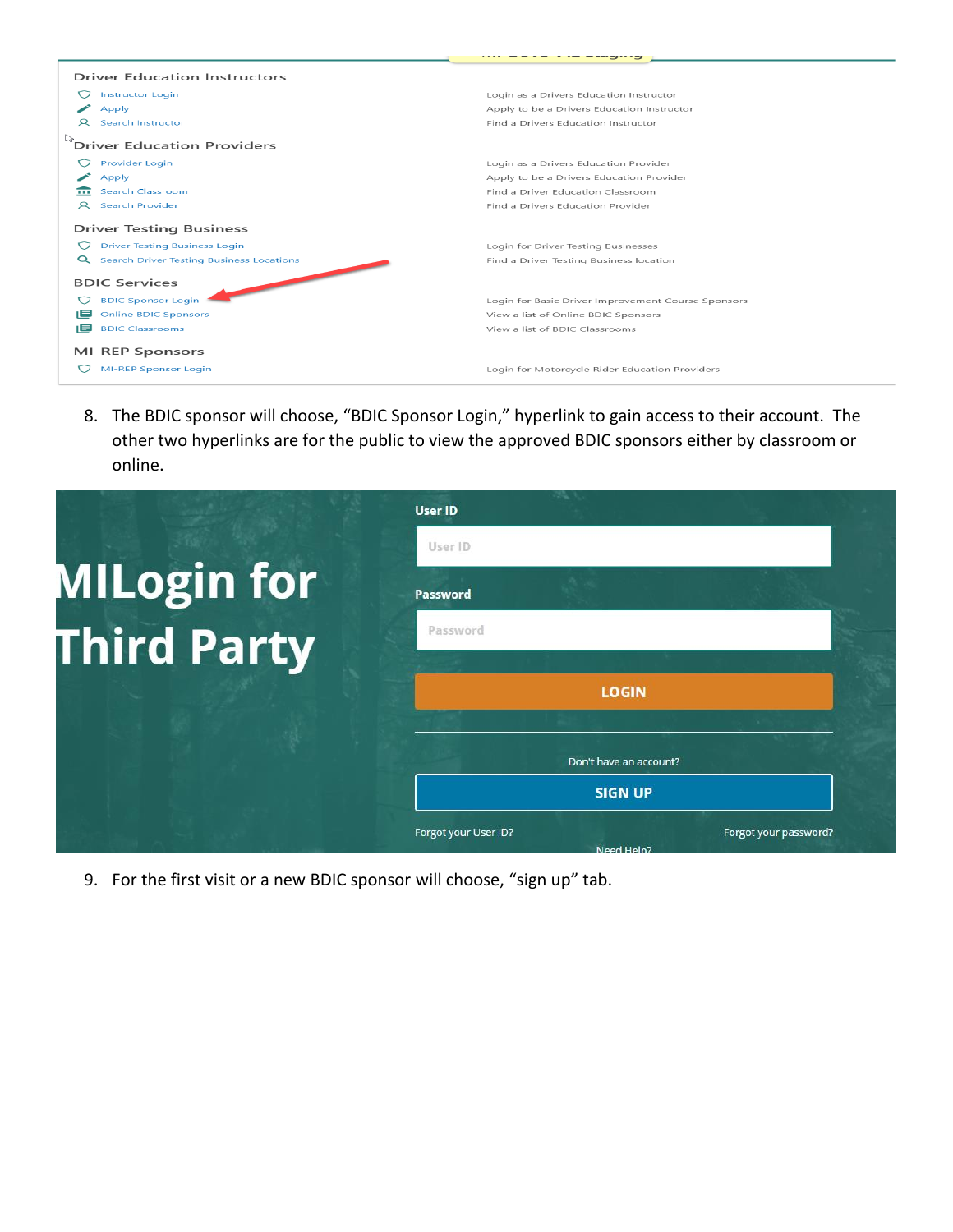# **Create Your Account**

| Profile            |  |
|--------------------|--|
| <b>Information</b> |  |

CT.

Confirmation

#### zti. ο. u el a.t

| <b>Profile Information</b>                                                                                |                       |                                           |                                                                    |
|-----------------------------------------------------------------------------------------------------------|-----------------------|-------------------------------------------|--------------------------------------------------------------------|
| Enter your profile information                                                                            |                       |                                           |                                                                    |
| * Required                                                                                                |                       |                                           |                                                                    |
| *First Name                                                                                               | <b>Middle Initial</b> | *Last Name                                | <b>Suffix</b>                                                      |
|                                                                                                           |                       |                                           |                                                                    |
| * Email Address                                                                                           |                       | *Confirm Email Address                    |                                                                    |
|                                                                                                           |                       |                                           |                                                                    |
| By providing an e-mail address, a new PIN can be sent to you to help with resetting a forgotten password. |                       |                                           |                                                                    |
| *Work Phone Number                                                                                        |                       | <b>Mobile Number</b>                      |                                                                    |
|                                                                                                           |                       |                                           |                                                                    |
|                                                                                                           |                       | help with resetting a forgotten password. | By providing a mobile number, a text message can be sent to you to |
| *Verification Question: "doctoring" has how many letters?<br>□ I agree to the terms & conditions.         |                       |                                           |                                                                    |
| <b>NEXT</b>                                                                                               | <b>RESET</b>          |                                           |                                                                    |

10. The BDIC sponsor will fill out this profile page to receive an authorization code.

| <b>Michigan Department of State</b>                                                                          | т |
|--------------------------------------------------------------------------------------------------------------|---|
| Home                                                                                                         |   |
| togin Simulation Test Tool<br>Username<br>one stop<br><b>Access Type</b><br><b>Third Party</b><br>$\tilde{}$ |   |
| Logon                                                                                                        |   |

11. You will not see this page only during testing.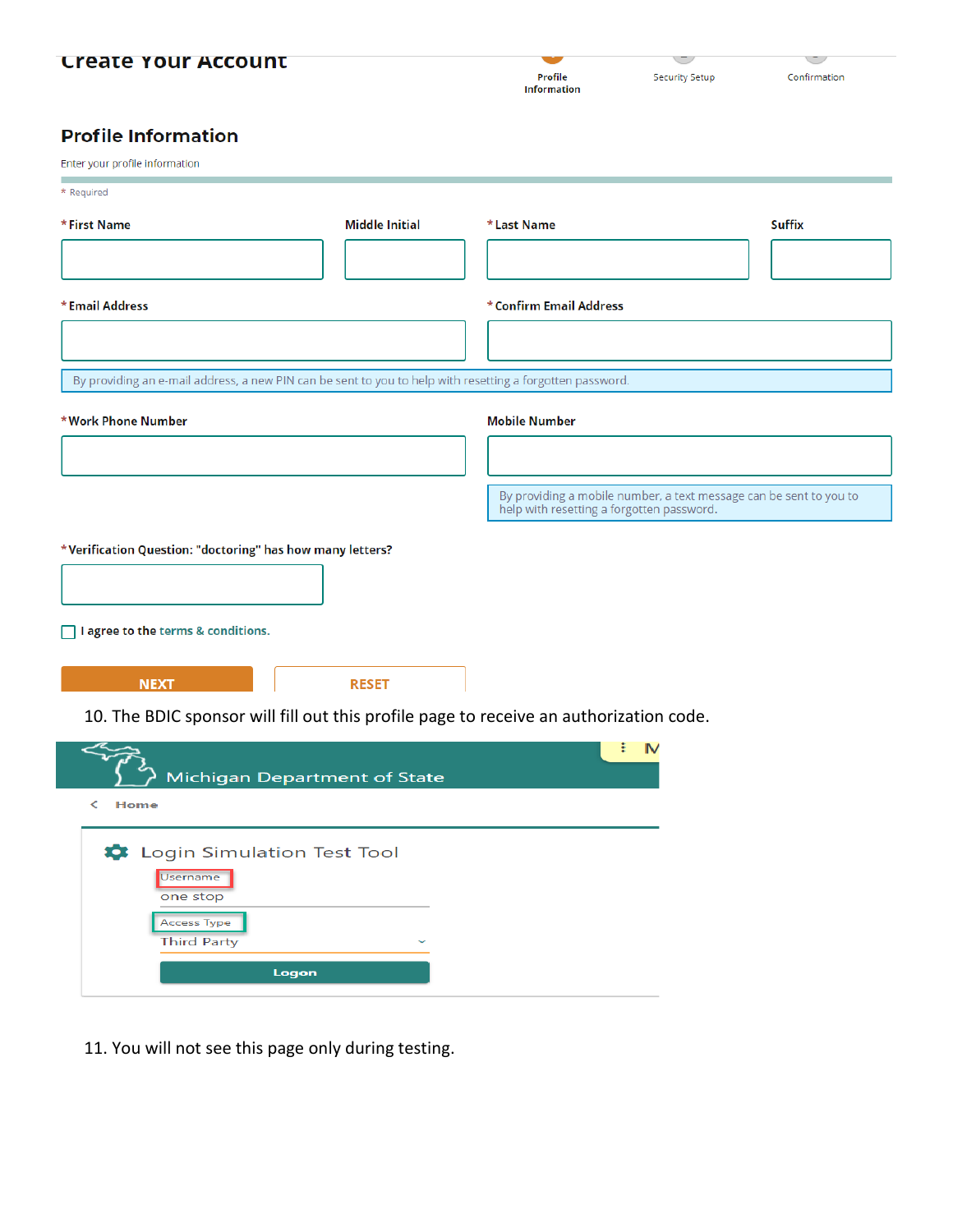| Michigan Department of State                                   |                                                | : MI-DSVS V12 Staging                                                            |
|----------------------------------------------------------------|------------------------------------------------|----------------------------------------------------------------------------------|
| <b>Request Access</b><br>Request Code<br><b>Account Access</b> | Need to<br>request an<br>authorization<br>code | Request an Authorization Code<br>Use an Authorization Code to Add Account Access |

12. The new or first time visitor will need to choose, "request code" hyperlink.

| <b>Request Account Access</b> |                             | : MI-DSVS V12 Staging                                            |
|-------------------------------|-----------------------------|------------------------------------------------------------------|
| <b>Select</b>                 | <b>Account Type</b>         | Need to click this                                               |
| <b>Account Type</b>           | <b>BDIC Sponsor</b>         | Select the $\frac{1}{2}$ pe of account you are requesting access |
|                               | <b>Business Vehicles</b>    |                                                                  |
|                               | Driver Education Instructor |                                                                  |

13. This will also be selected for the first-time visitor or new BDIC sponsor.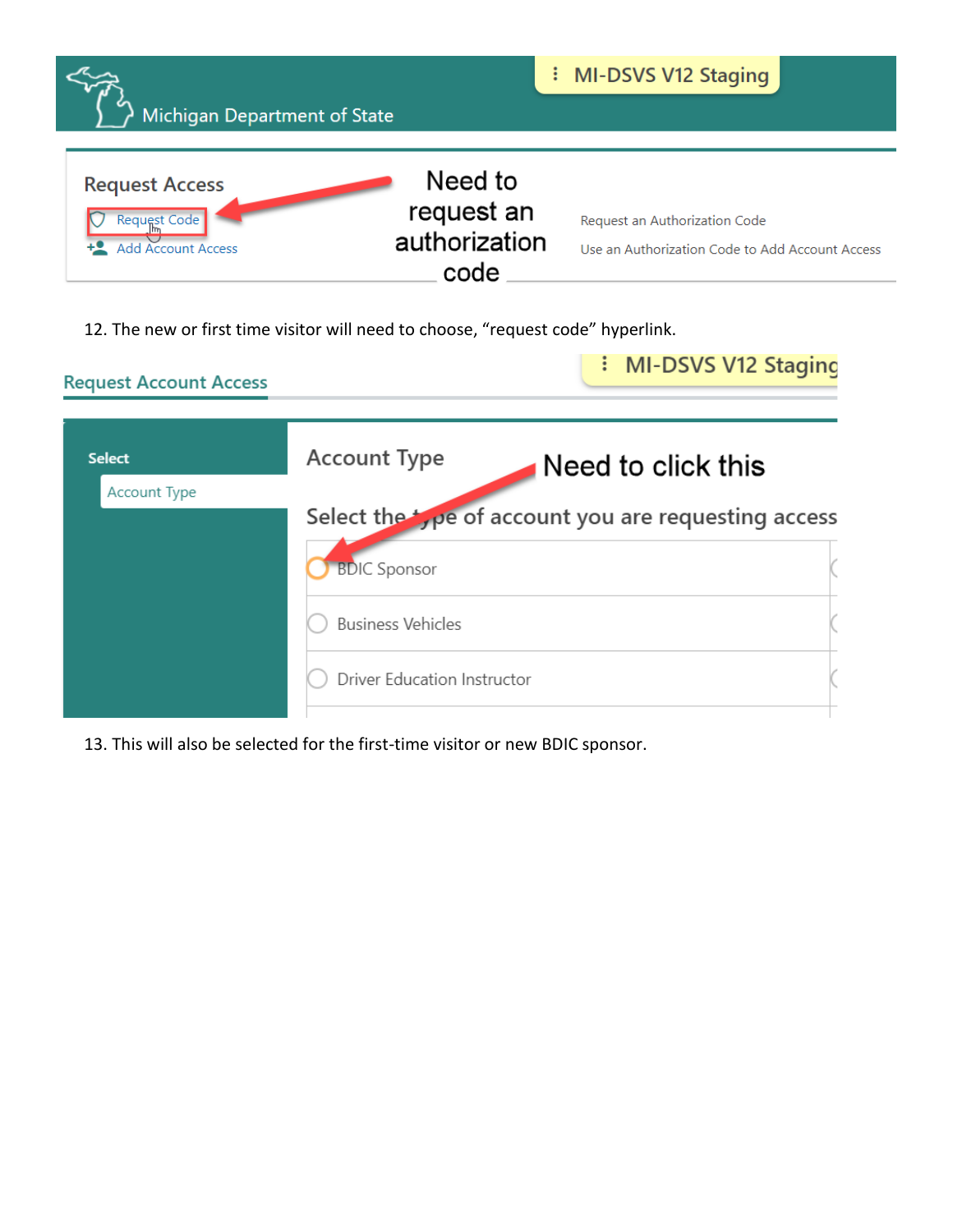# **Request Account Access**

| <b>Select</b>                                                        | <b>Account Details</b>                                                                                                                                                            |
|----------------------------------------------------------------------|-----------------------------------------------------------------------------------------------------------------------------------------------------------------------------------|
| <b>Account Type</b><br><b>Account Info</b><br><b>Account Details</b> | Logon Information<br>User ID: one stop                                                                                                                                            |
|                                                                      | Enter your account information<br>⊺″<br>An account authorization code will be mailed or emailed upon submitting this request<br>⊠<br>Enter your BDIC ID<br>enter BDIC ID<br>Q9889 |
|                                                                      | 米<br>Enter the account address zip code<br>enter business zip<br>48933<br>code<br>Required                                                                                        |

14. Again, this information is during the "creating an account." Activity.

< Account Access Options

# **Request Account Access**

| <b>Select</b>                                 | <b>Email Option</b>                     | choose which<br>one works                                      |
|-----------------------------------------------|-----------------------------------------|----------------------------------------------------------------|
| <b>Account Type</b><br><b>Account Info</b>    | Confirmation<br>The email address<br>G) | best for you<br>n record is B**********T@GMAIL.COM             |
| <b>Account Details</b><br><b>Email Option</b> | Would you like to recel<br>Yes          | your authorization code by email only?<br>No.                  |
|                                               | <b>Mailing Details</b><br>Œ             | The authorization code will be mailed to the address on record |

15. Same as above.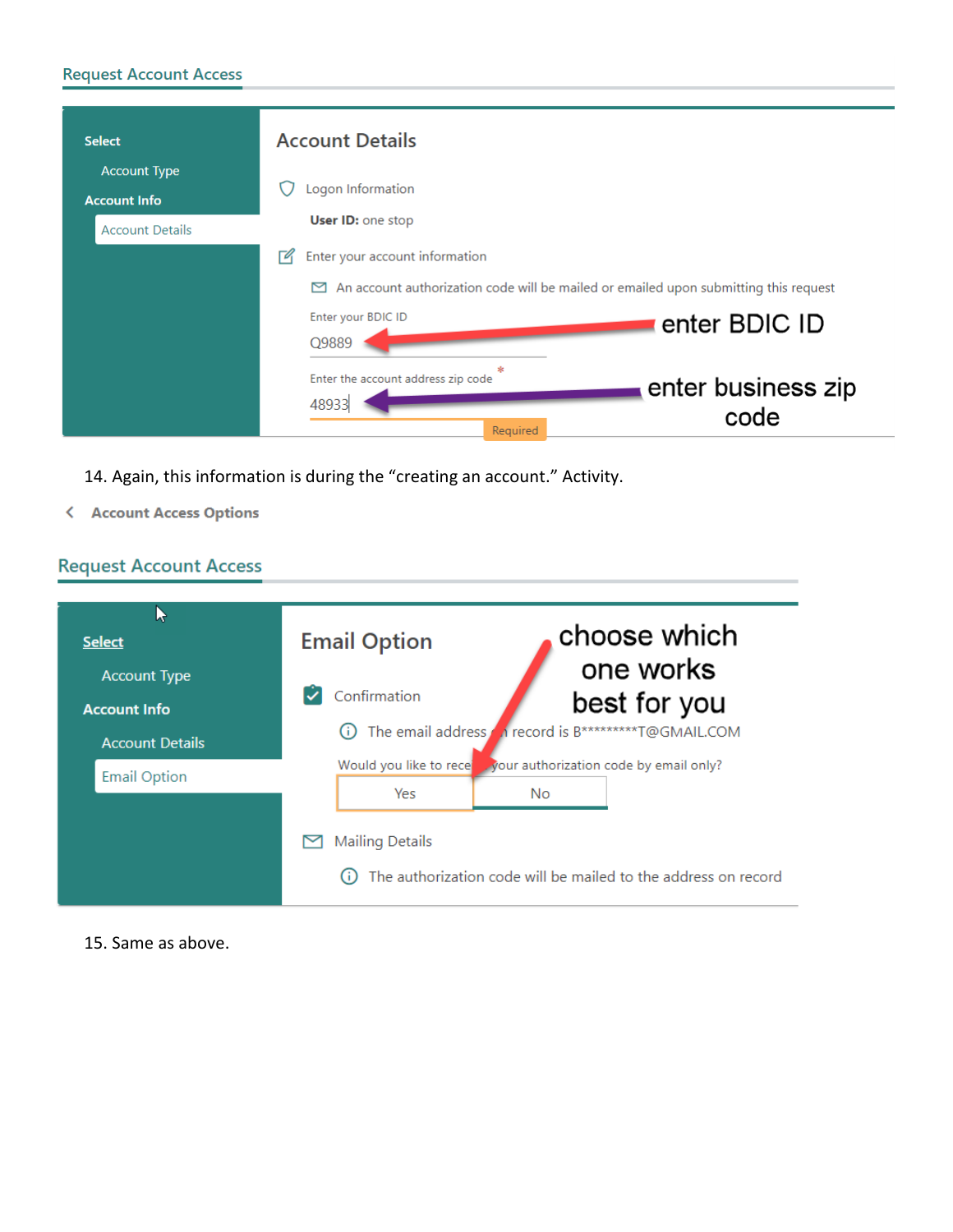| <b>Request Account Access</b> |                                                  |  |  |  |
|-------------------------------|--------------------------------------------------|--|--|--|
|                               |                                                  |  |  |  |
| Select                        | Username: one stop                               |  |  |  |
| <b>Account Type</b>           | Action: Requesting an Account Authorization Code |  |  |  |
| <b>Account Info</b>           | Account Type: BDIC Sponsor                       |  |  |  |
| <b>Account Details</b>        | Account Number: Q9889                            |  |  |  |
| <b>Email Option</b>           |                                                  |  |  |  |
| Summary                       |                                                  |  |  |  |
|                               |                                                  |  |  |  |
|                               |                                                  |  |  |  |
| Cancel                        | Submit<br>Previous<br>≺                          |  |  |  |
|                               |                                                  |  |  |  |

16. Review the summary page then click submit button to continue on.

< Account Access Options

| Confirmation                                                                   |  |  |
|--------------------------------------------------------------------------------|--|--|
| Your request has been submitted and your confirmation number is 0-013-012-015. |  |  |
| <b>Print This Page</b>                                                         |  |  |
| OK                                                                             |  |  |
|                                                                                |  |  |

17. The sponsor will have the opportunity to print the summary page or they can choose, "Ok" to exit the activity.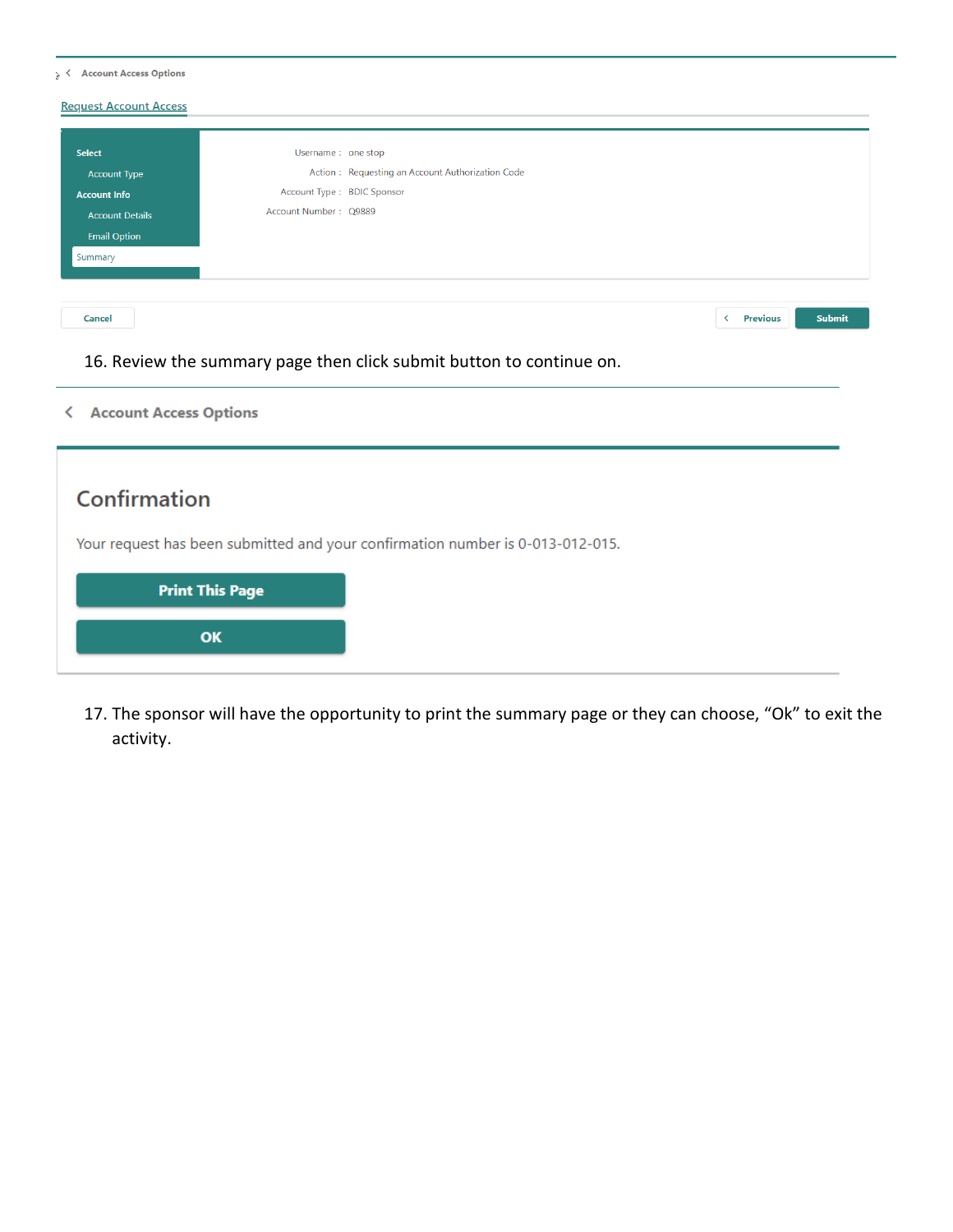The authorization code will be either emailed or mailed to the BDIC sponsor. This is the letter they will receive.



- 3. Select Basic Driver Improvement Course Sponsor Login
- Vou will be redirected to MIL onin for Third Dorty

Once the BDIC sponsor receives their code they can go back to the access point to type in user name and account type:

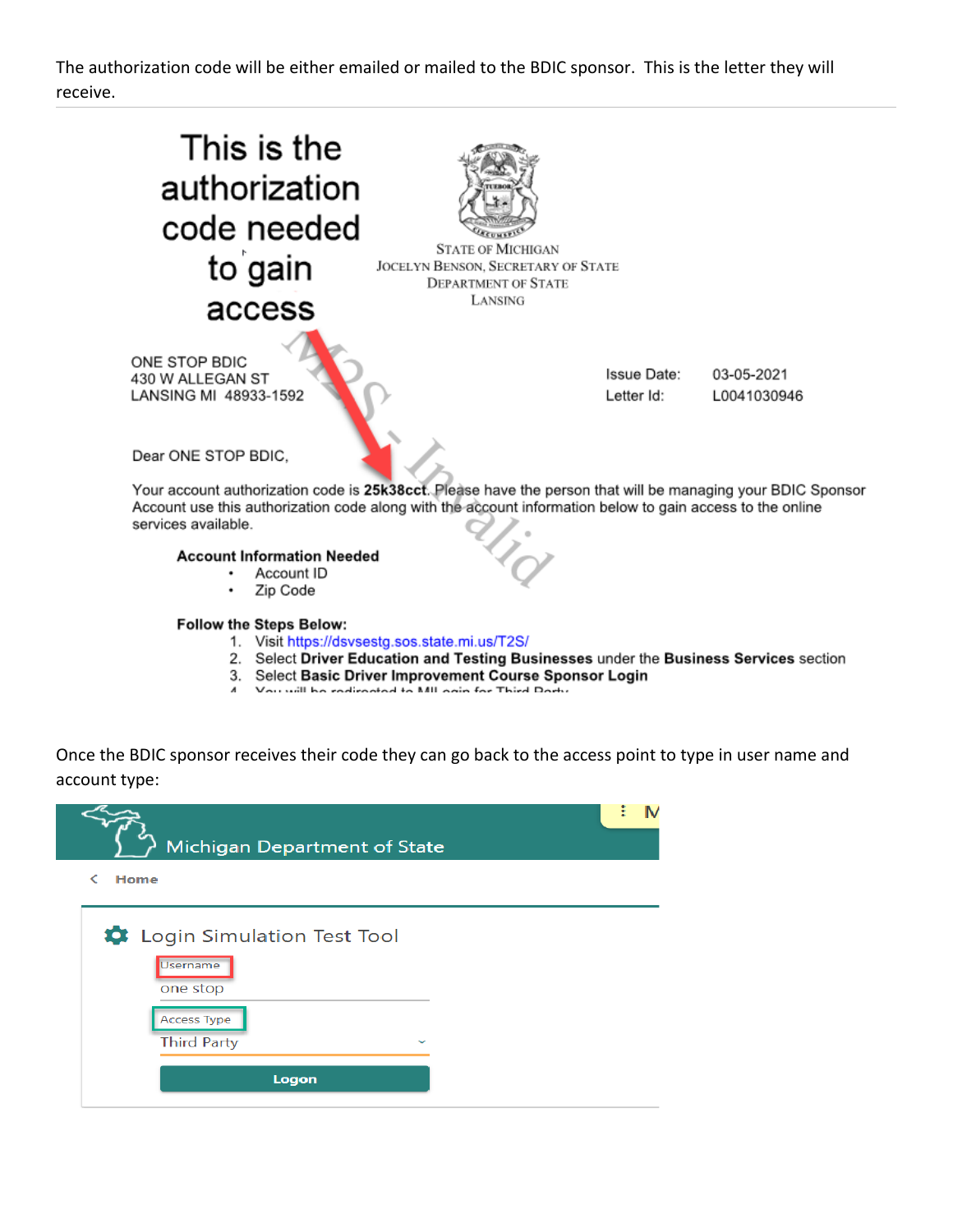click on, "Add Account Access."





|        | <b>Cancel</b>                                                     |                                                                                                                                                                                                                                                 |
|--------|-------------------------------------------------------------------|-------------------------------------------------------------------------------------------------------------------------------------------------------------------------------------------------------------------------------------------------|
| $\geq$ | < Account Access Options<br><b>Add Account Access</b>             |                                                                                                                                                                                                                                                 |
|        | <b>Access</b><br><b>Authorization Code</b><br><b>Account Info</b> | <b>Account Info</b><br>O Logon Information<br>User ID: one stop<br>enter in BDIC ID<br>Enter your account information<br>$\sqrt{a}$<br>Enter your BDIC ID<br>Q9889<br>enter in business zip code<br>Enter the account address zip code<br>48933 |
|        | Cancel                                                            | <b>Previous</b><br><b>Next</b><br>÷.<br>$\prec$                                                                                                                                                                                                 |

## Click the next button